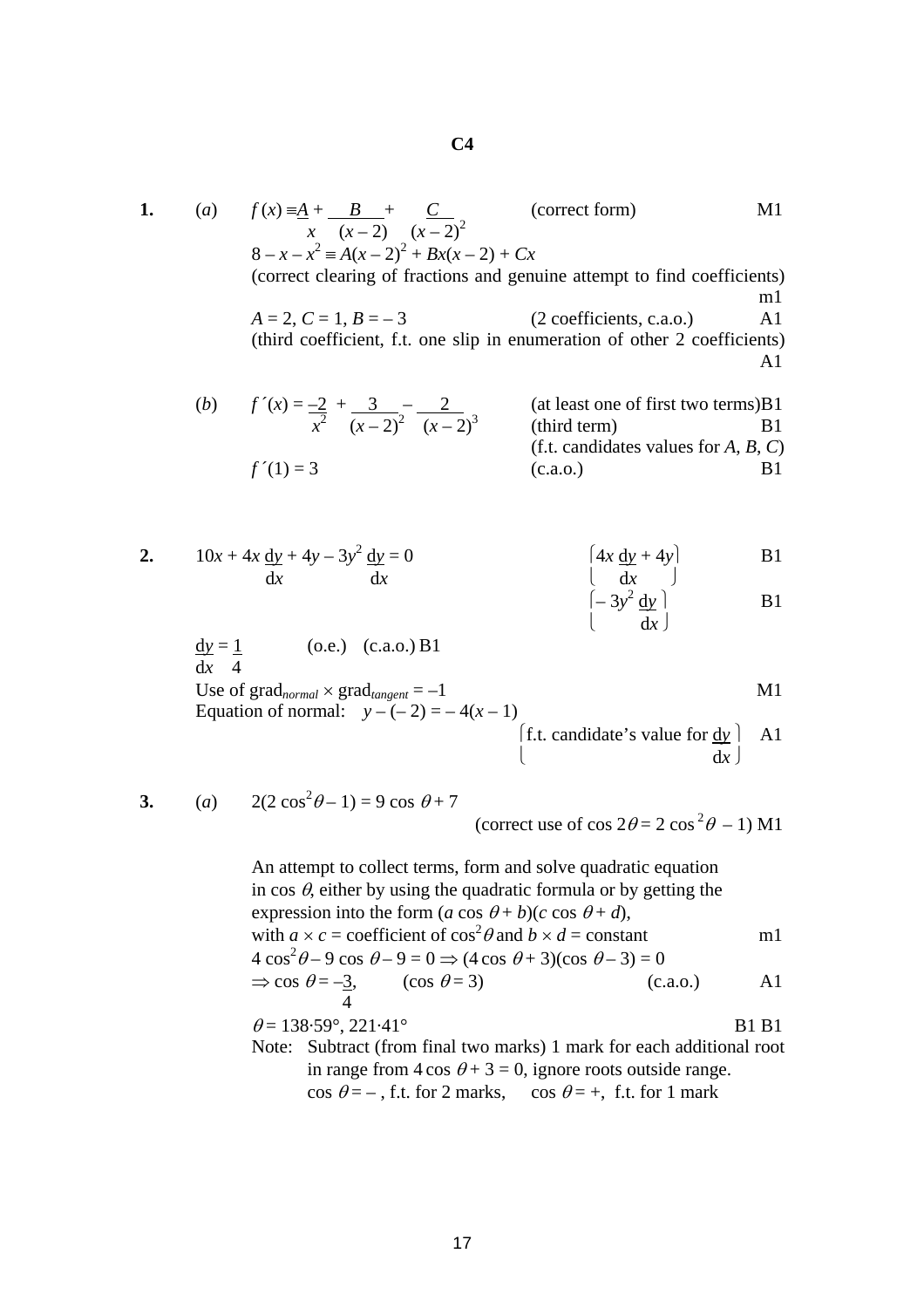(b) (i) 
$$
R = 13
$$
  
\nCorrectly expanding sin  $(x - \alpha)$  and using either 13 cos  $\alpha = 5$   
\nor 13 sin  $\alpha = 12$  or tan  $\alpha = \frac{12}{5}$  to find  $\alpha$   
\n  
\n(f.t. candidate's value for R) M1  
\n $\alpha = 67.38^\circ$  (c.a.) A1  
\n(d) Least value of  $\frac{1}{5 \sin x - 12 \cos x + 20}$   $\frac{1}{13 \times (\pm 1) + 20}$   
\n  
\n(d) (f.t. candidate's value for R) M1  
\nLeast value =  $\frac{1}{33}$  (f.t. candidate's value for R) A1  
\n  
\nCorresponding value for  $x = 157.38^\circ$  (o.e.)  
\n  
\n(f.t. candidate's value for  $\alpha$ ) A1  
\n  
\n4. Volume =  $\pi \int_0^{\pi/3} \sin^2 x \, dx$  B1

Use of 
$$
\sin^2 x = \frac{\pm 1 \pm \cos 2x}{2}
$$
 M1

<sup>π</sup>/6

Correct integration of candidate's  $(\pm 1 \pm \cos 2x)$  A1 2

Correct substitution of correct limits in candidate's integrated expression M1

Volume = 
$$
\frac{\pi^2}{12}
$$
 = 0.822(467...) (c.a.o.) A1

5. 
$$
\left(1 - \frac{x}{4}\right)^{1/2} = 1 - \frac{x}{8} - \frac{x^2}{128}
$$
 \n  
\n6.  $\left(1 - \frac{x}{8}\right)$  \n  
\n7.  $\left(1 - \frac{x}{8}\right)$  \n  
\n8.  $\left(1 - \frac{x}{8}\right)$  \n  
\n9.  $\left(1 - \frac{x}{8}\right)$  \n  
\n10.  $\left(1 - \frac{x}{8}\right)$  \n  
\n11.  $\left(1 - \frac{x}{8}\right)$  \n  
\n12.  $\left(1 - \frac{x}{8}\right)$  \n  
\n13.  $\left(1 - \frac{x}{8}\right)$  \n  
\n14.  $\left(1 - \frac{x}{8}\right)$  \n  
\n15.  $\left(1 - \frac{x}{8}\right)$  \n  
\n16.  $\left(1 - \frac{x}{8}\right)$  \n  
\n17.  $\left(1 - \frac{x}{8}\right)$  \n  
\n18.  $\left(1 - \frac{x}{8}\right)$  \n  
\n19.  $\left(1 - \frac{x}{8}\right)$  \n  
\n10.  $\left(1 - \frac{x}{8}\right)$  \n  
\n11.  $\left(1 - \frac{x}{8}\right)$  \n  
\n12.  $\left(1 - \frac{x}{8}\right)$  \n  
\n13.  $\left(1 - \frac{x}{8}\right)$  \n  
\n14.  $\left(1 - \frac{x}{8}\right)$  \n  
\n15.  $\left(1 - \frac{x}{8}\right)$  \n  
\n16.  $\left(1 - \frac{x}{8}\right)$  \n  
\n17.  $\left(1 - \frac{x}{8}\right)$  \n  
\n18.  $\left(1 - \frac{x}{8}\right)$  \n  
\n19.  $\left(1 - \frac{x}{8}\right)$  \n  
\n10.  $\left(1 - \frac{x}{8}\right)$  \n  
\n11.  $\left(1 - \frac{x}{8}\right)$  \n  
\n12.  $\left(1 - \frac{x}{8}\right)$  \n  
\n13.  $\left(1 - \frac{x}{8}\$ 

$$
|x| < 4 \text{ or } -4 < x < 4
$$
  
\n
$$
\frac{\sqrt{3}}{2} \approx 1 - \frac{1}{12} - \frac{1}{128}
$$
  
\n
$$
\sqrt{3} \approx \frac{111}{64}
$$
  
\n(*f.t.* candidate's coefficients) B1  
\n(convincing) B1

 $\left( \begin{array}{c} 128 \end{array} \right)$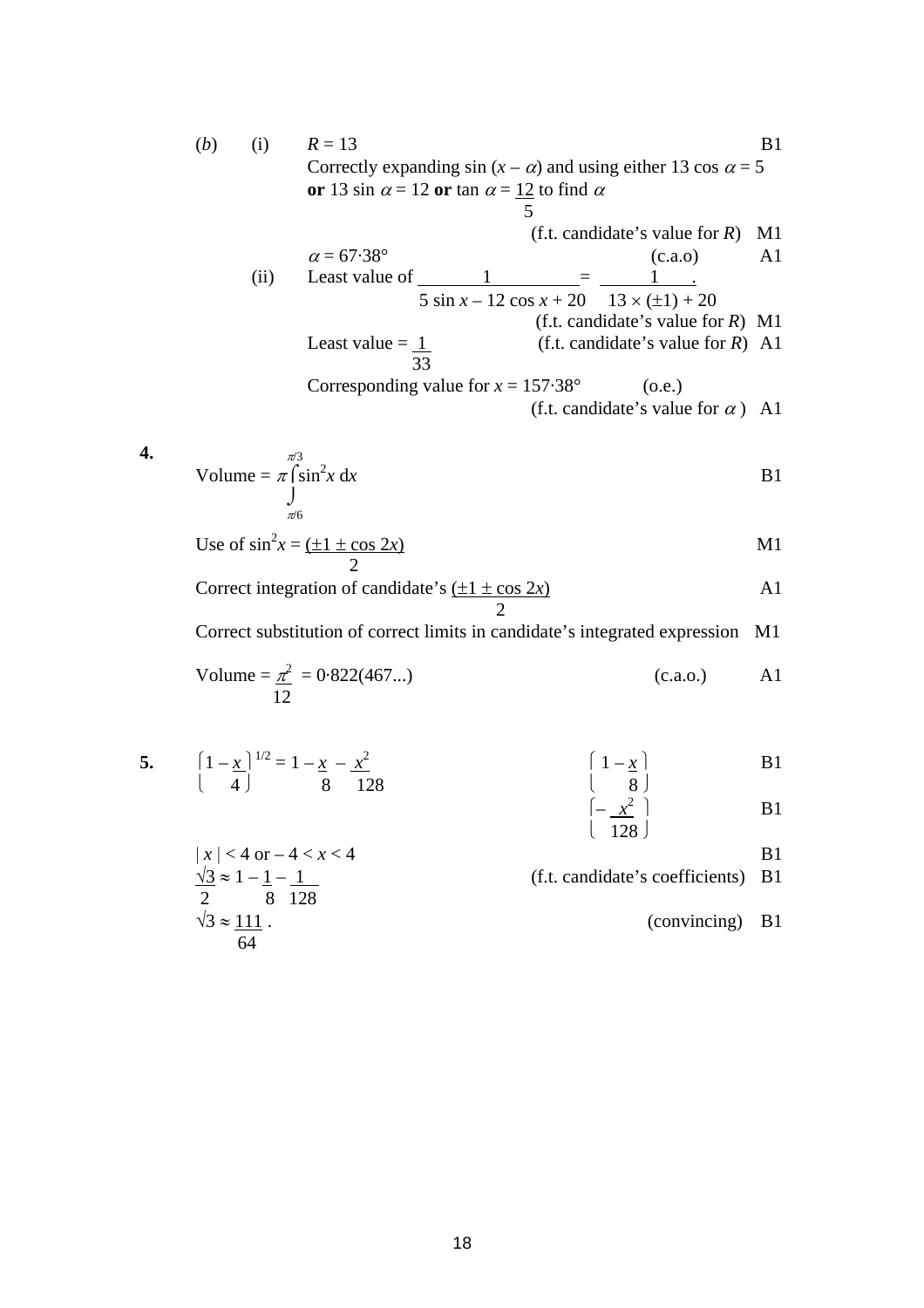**6.** (*a*) Use of <u>dy</u> = <u>dy</u> ÷ <u>dx</u></u> and at least one of <u>dx</u> = – <u>2</u>, <u>dy</u> = 4 correct M1  $\frac{d}{dt}$   $\frac{d}{dt}$   $\frac{d}{dt}$   $\frac{d}{dt}$   $\frac{d}{dt}$  $\frac{dy}{dx} = -2t^2$  (o.e.) A1 d*x* Equation of tangent at *P*:  $2(x-2)$  $\left[\begin{array}{cc} p\end{array}\right]$ (f.t. candidate's expression for d*y*) m1 d*x*  $y = -2p^2$ *(convincing)* A1 (*b*) Substituting  $x = 2$ ,  $y = 3$  in equation of tangent M1  $4p^2 - 8p + 3 = 0$  A1  $(both values, c.a.o.)$  A1 2 2 Points are  $(4, 2)$ ,  $({}^{4}/_{3}, 6)$  (f.t. candidate's values for *p*) A1 **7.** (*a*)  $\int x^3 \ln x \, dx = f(x) \ln x - \int f(x) g(x) \, dx$  M1  $\int$  $f(x) = x^4$ ,  $g(x) = 1$  A1, A1 4 *x*  $\int x^3 \ln x \, dx = \frac{x^4}{2} \ln x - \frac{x^4}{2} + c$  (c.a.o.) A1  $\frac{1}{4}$  16 (*b*)  $\int x(2x-3)^4 dx = \int f(u) \times u^4 \times k du$ J  $(f(u) = pu + q, p \ne 0, q \ne 0 \text{ and } k = \frac{1}{2}$  or 2) M1  $\int x(2x-3)^4 dx = \int (u+3) \times u^4 \times du$  A1  $J$   $2$  2  $\int (au^5 + bu^4) \, du = \frac{au^6 + bu^5}{2}$  $(a \neq 0, b \neq 0)$  B1  $\sqrt{6}$  6 5 **Either:** Correctly inserting limits of  $-1$ , 1 in candidate's  $au^6 + bu^5$ 

6 5 **or:** Correctly inserting limits of 1, 2 in candidate's  $a(2x-3)^6 + b(2x-3)^5$  $m1$ 6 5

$$
\int_{1}^{2} x(2x-3)^4 dx = \frac{3}{10}
$$
 (c.a.o.) A1